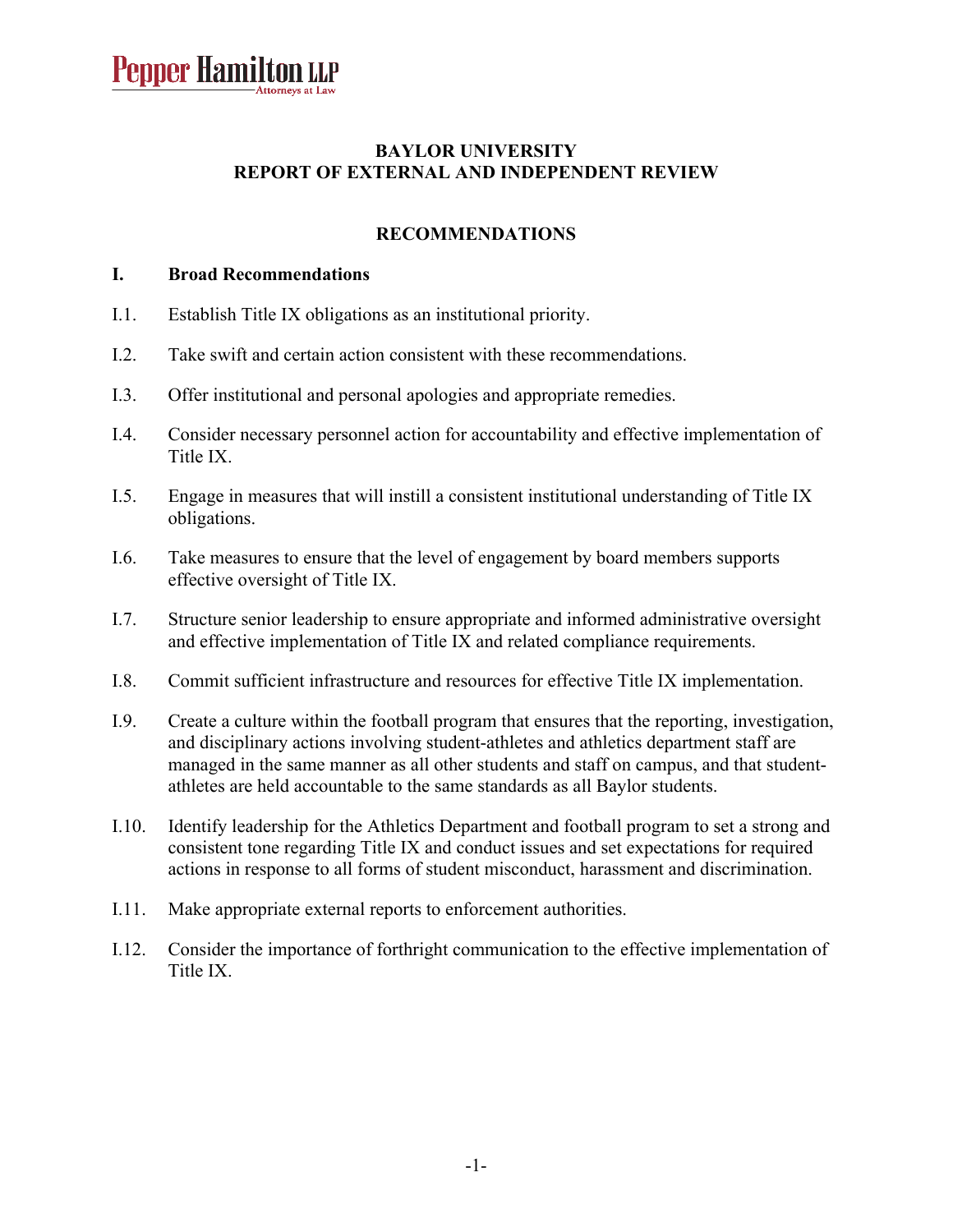#### **II. Restorative Remedies**

- II.1. Develop protocols to address the restorative and ongoing needs of victims of reported sexual assault between 2011 and 2015.
- II.2. Contact known victims in the specific cases identified in this review to determine if there are appropriate remedies consistent with the goals of Title IX.
- II.3. Conduct review of past cases from 2011 to 2015 to consider pattern, trends, climate.
- II.4. Identify victims who are still at Baylor who made reports that did not move forward to determine if the following exist:
	- any current conduct of concern
	- any current need for support<br>• any appropriate restorative ac
	- any appropriate restorative actions
	- any need for additional investigative steps
- II.5. Identify victims who made reports, but later withdrew from Baylor, to understand if the withdrawal was connected to Title IX concerns.

#### **III. Governance, Leadership, and Compliance**

- III.1. Resolve current governance issues at the Executive Council and board levels.
- III.2. Empower board committees to take active role in education, oversight, and enforcement of governance issues and fiduciary responsibilities:
	- Provide Association of Governing Boards training for Board of Regents
	- Evaluate and make recommendations regarding board size and composition
	- Review considerations and standards for new board membership, including actual or perceived conflicts of interest, and implement due diligence standards in the selection of board members
	- Educate and train board members to remain within appropriate reporting protocols and lines of communication when addressing members of the administration and the Athletics Department (consistent with employment contracts)
- III.3. Expand representation of departments on the Executive Council in order to integrate Title IX across university functions (e.g., human resources).
- III.4. Restructure reporting lines for the Title IX and Clery (VAWA) Coordinators to ensure that each position has the power and authority necessary to implement responsibilities.
- III.5. Hire a full-time, dedicated, and qualified Chief Compliance Officer responsible for identifying risk, the likelihood of occurrence, the effectiveness of existing controls, the action needed to address gaps in compliance, and the consequences of failure to comply.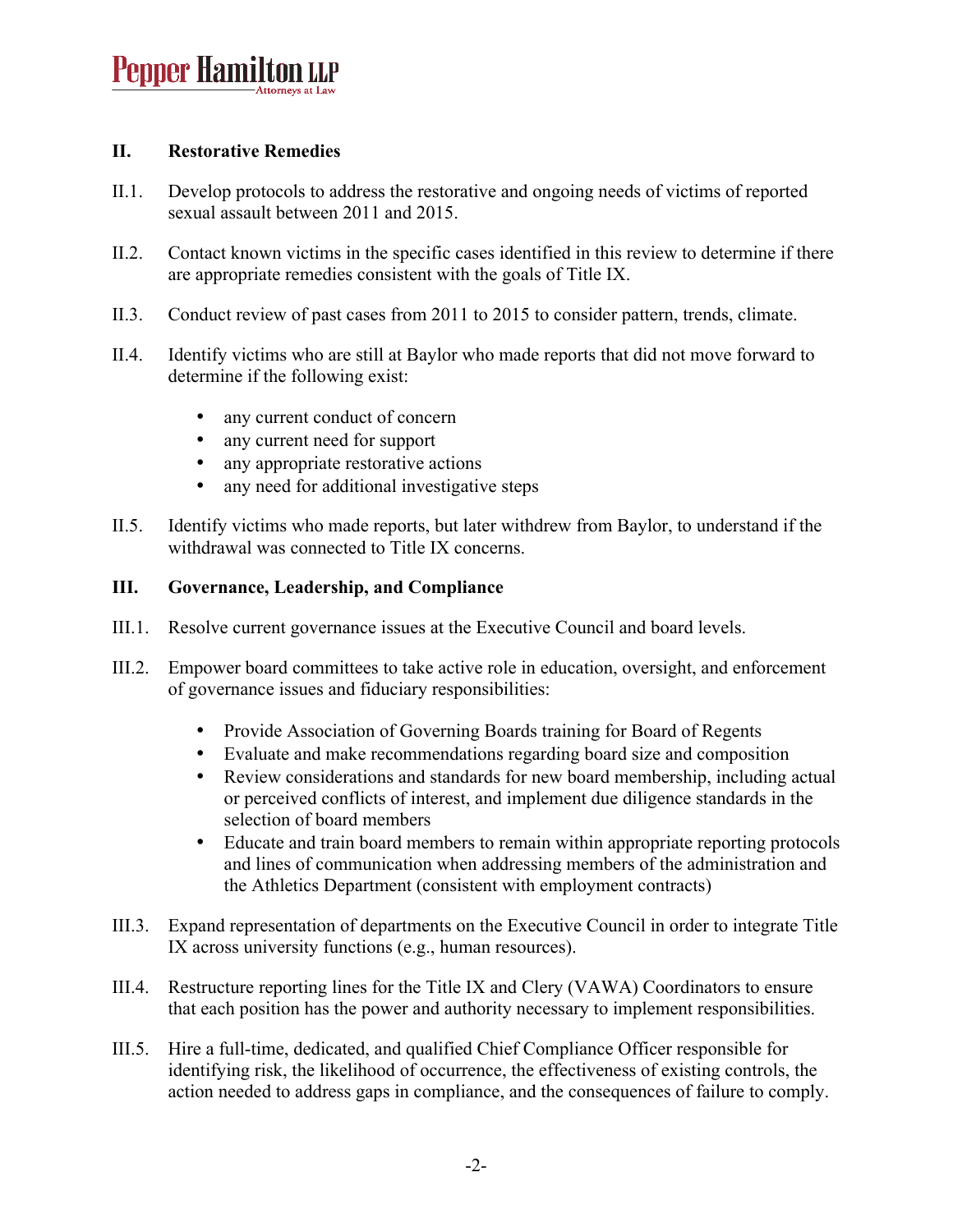- III.6. Develop oversight system of checks and balances to recognize non-compliance and hold administrators accountable for failures to comply.
- III.7. Properly resource general counsel's office and the chief compliance officer to track key legal developments in Title IX law and guidance, proactively identify risks associated with Title IX and related compliance requirements, and provide appropriate legal advice.
- III.8. Train senior leadership to understand current federal law and guidance to support the University's Title IX function and set an informed tone at the top that reinforces Baylor's commitment to Title IX.
- III.9. Identify a special oversight committee of the board to work in conjunction with leadership to ensure that these recommendations are properly resourced, completed in a timely manner, and effectively implemented.
- III.10. Provide detailed periodic reports to the Board regarding the implementation of these recommendations.
- III.11. Provide detailed continuing quarterly reports to the Board on Student Conduct issues, Title IX compliance, and athletics compliance.

#### **IV. Title IX Infrastructure, Resources and Internal Protocols**

- IV.1. Properly resource (personnel and funding) Title IX office to implement policies, procedures, and practices:
	- Add Deputy Title IX coordinators for intake, support, and case management
	- Add prevention and education coordinator
	- Evaluate current investigative functioning to ensure thorough, adequate, reliable investigations
	- Assess the need for additional trained and experienced investigators (internal or external)
	- Provide trained and effective administrative support
	- Identify personnel for all positions based on level of training and experience to ensure effective implementation and removal of conflict in roles and reporting structure
- IV.2. Restructure the Title IX office to improve the implementation of policy, procedure and practices:
	- Develop specific intake protocol
	- Use case management approach to track and monitor interim measures and student success
	- Separate investigations from the provision of resources and support
	- Develop investigative templates and protocols for consistent documentation and evaluation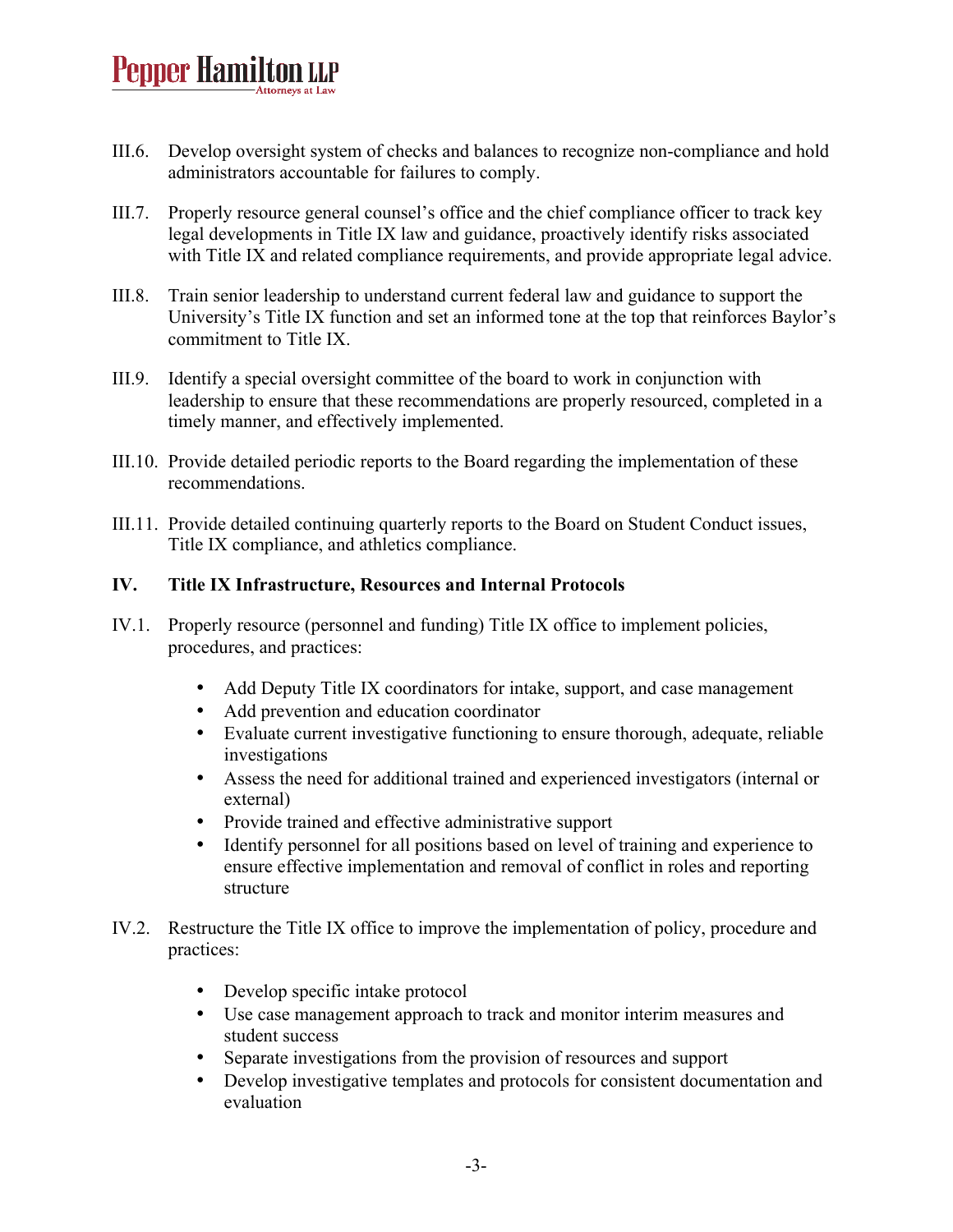- Review internal operating protocols to assure compliance, consistency, and follow up on all reports
- IV.3. Develop structured protocols and systems for the coordination of information between and among implementers, including internal case management and documentation that tracks timelines, regular and ongoing internal and external communications, and documents investigative steps, interim measures and steps taken to eliminate sexual harassment or violence, prevent its recurrence and address its effects.
- IV.4. Develop consistent protocols for application to critical decisions that identify decisionmaking authority, outline the applicable law and guidance, establish a template list of key considerations, and maintain appropriate documentation of the factual foundation for each decision.
- IV.5. Review and standardize existing template communications for regular stages of the process to assure consistency, the use of trauma-informed language, adherence to policy requirements and compliance with federal law regarding required written communications.
- IV.6. Conduct an initial assessment in every case and ensure contemporaneous documentation of steps taken and information considered. The initial review should proceed to the point where a reasonable assessment of the safety of the individual and of the campus community can be made, and the Title IX Coordinator and/or Title IX Management Team has sufficient information to determine the best course of action, which may include an investigation or steps to otherwise determine what occurred.
- IV.7. As part of the initial assessment of a report, develop a standardized process for evaluating a complainant's request for anonymity, determining the appropriate course of action when balancing individual autonomy with broader campus safety obligations, and documenting the facts and circumstances that inform the University's determination. This process, which must be supportive of a complainant's needs and iterative in nature, can involve the Title IX Coordinator, the Title IX Management Team, or a separate entity specially designated to assist or evaluate a request for anonymity. The Title IX Coordinator should document the information gathered, the factors considered, the determination reached, and any additional steps taken to eliminate, prevent, and address the effects of the misconduct. Initial assessment protocols should vet whether a potential pattern of sexual violence is present.
- IV.8. Ensure that all forms of informal resolution are clearly documented to demonstrate the actions that are taken to meet the University's Title IX obligation to take action to eliminate a hostile environment, prevent its recurrence and address its effects on the complainant and the community.
- IV.9. Maintain appropriate documentation and records of all reports and steps taken to eliminate, prevent and address the effects of the prohibited conduct.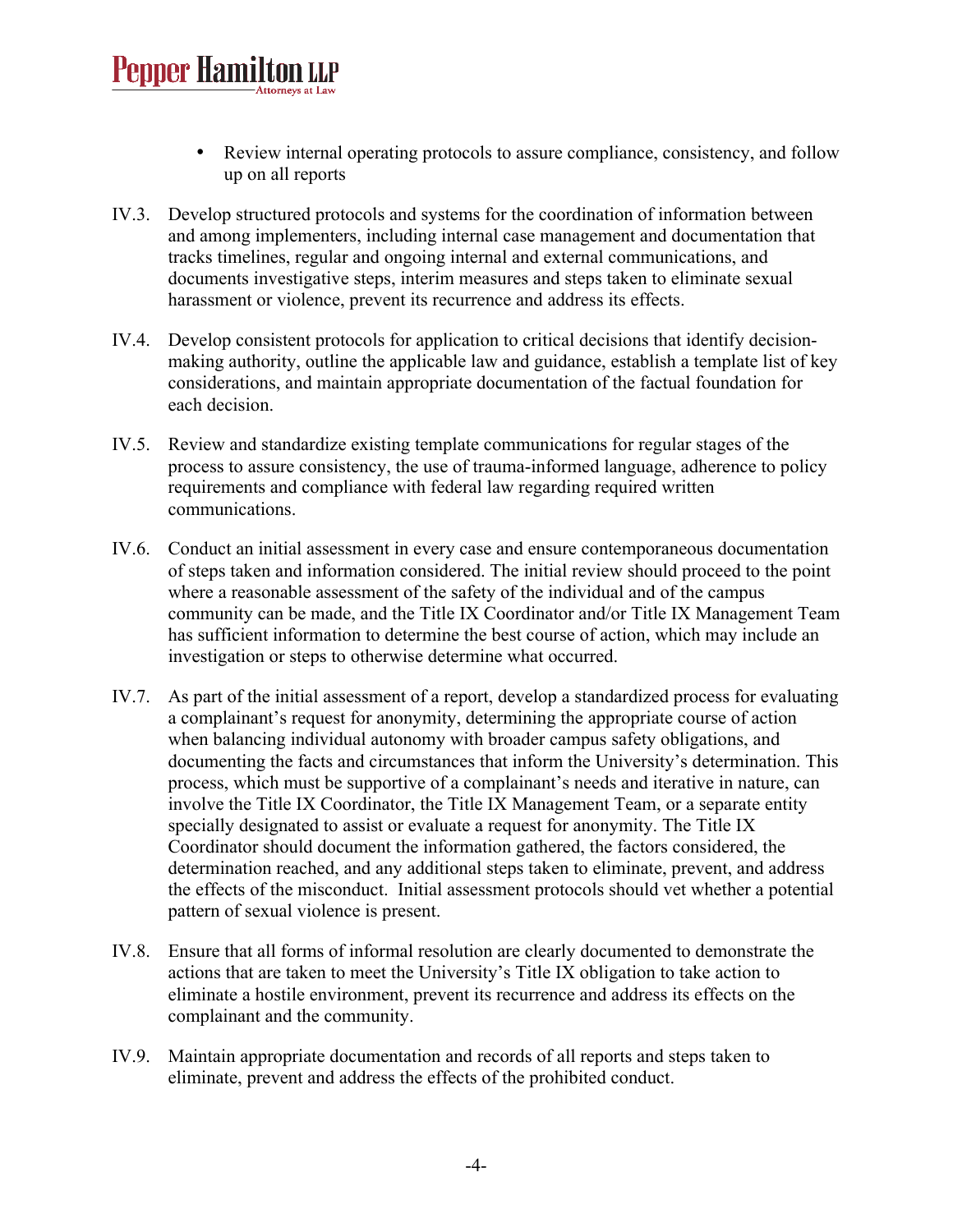- IV.10. Review and revise protocols to incorporate patterns, trends and climate assessment for consistent broad remedy analysis and investigation of potential serial offenders.
- IV.11. Evaluate appropriateness and availability of facilities to effectively implement Title IX responsibilities.
- IV.12. Explore the use of available technology for reporting, responding, and tracking cases.

#### **V. Title IX Policy**

- V.1. Revise Title IX policy, procedure, and practices consistent with law, guidance, and most effective models from around the country. Incorporate the following considerations:
	- The findings of this review
	- Lessons learned from implementation during the 2015-2016 year
	- Compliance-related required updates
	- Effective and promising practices/solutions
	- Baylor's institutional values and mission
- V.2. Revise Baylor's Title IX policy to include a clear amnesty provision for violation of the Sexual Conduct Policy.
- V.3. Revise the Title IX policy appeals process.
- V.4. Revise the Title IX policy to ensure that both parties may be present for, or otherwise participate in, the other party's presentation to adjudicator.
- V.5. Revise policies, procedures, and practices to ensure consistent access to interim remedial measures and consistent use, as appropriate, of interim protective measures.
- V.6. Review policy regarding informal resolution process.
- V.7. Commit to conducting an annual review and assessment of Title IX policies, procedures, and practices to incorporate changes in the law and lessons learned from the current year (through student and administrator input).

#### **VI. Centralized Reporting and Resolution of Reports**

- VI.1. Ensure that relevant policies, procedures, and protocols clearly outline all Title IX, Clery, and any other reporting responsibility (e.g., mandatory child abuse reporting).
- VI.2. Provide training and annual updates for clear implementation of reporting responsibilities and centralized reporting expectations.
- VI.3. Ensure accountability for all failures to report by University employees. Amend "for cause" language in all prospective contracts to specifically include the failure to report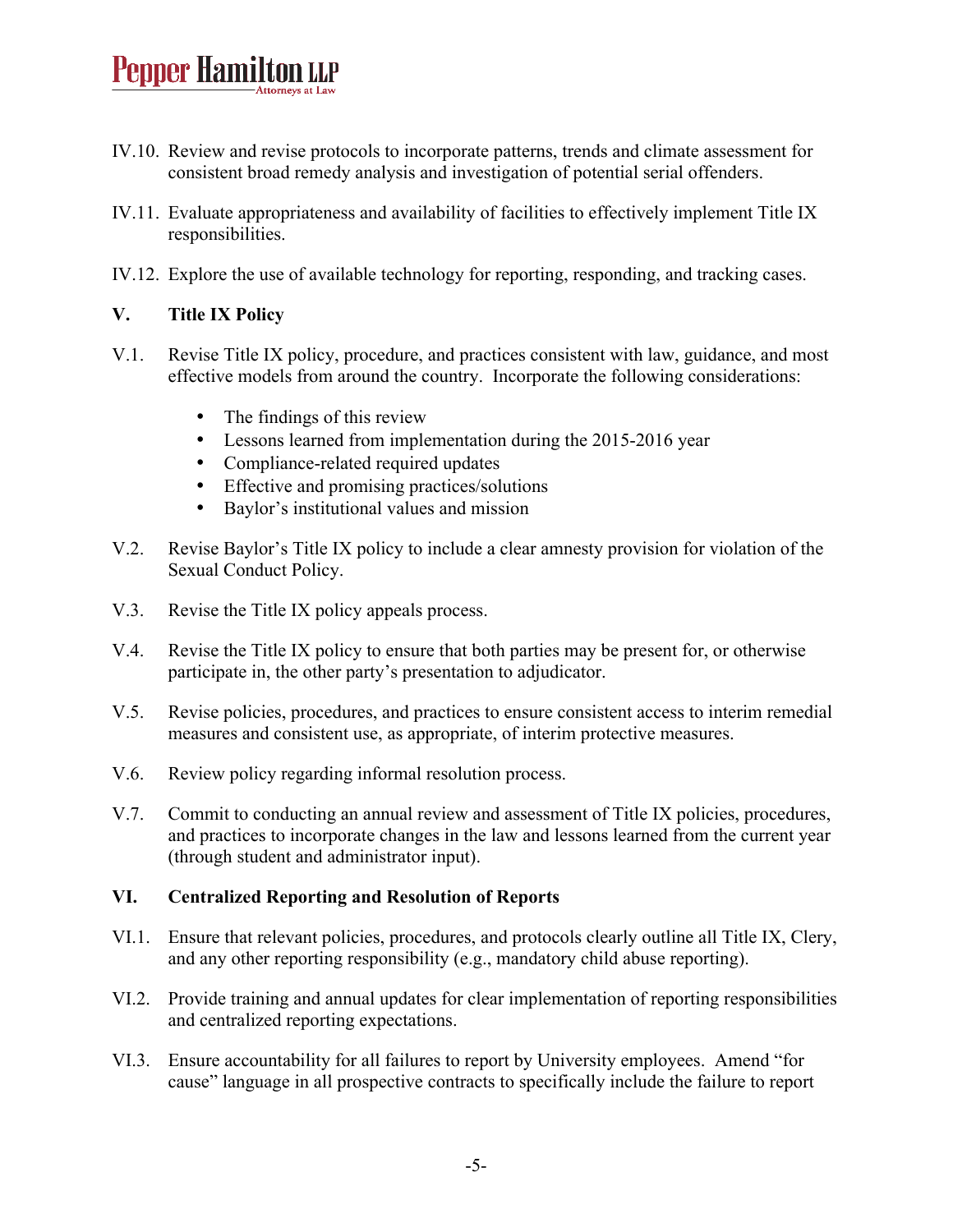misconduct as required by policy or law. Make clear in existing policies that violation of reporting obligations could be cause for discharge.

- VI.4. Ensure that all reports of sexual or gender-based harassment or violence or other forms of interpersonal violence are reported to the Title IX office.
- VI.5. Ensure that all reports of sexual or gender-based harassment or violence or other forms of interpersonal violence are evaluated under the Title IX policy.
- VI.6. Develop a centralized system for all reporting and a database and protocols for consistent record-keeping.

#### **VII. Resources and Support**

- VII.1. Expand resources and support functions to augment the steps taken by the Board of Regents in February 2016.
- VII.2. Review whether additional resources are needed within student life, Title IX, counseling, or health service to provide an optimal level of care for victims. Add resources as soon as practicable if there are remaining gaps.
- VII.3. Confirm availability of after-hours crisis hotline.
- VII.4. Ensure counseling resources currently provided to students adequately address their needs.
- VII.5. Ensure that what is communicated to students in need who present to the counseling center is caring and helpful.
- VII.6. Ensure there is adequate space for the counseling center.
- VII.7. Ensure that information about the range of interim measures is widely disseminated and accessible to all community members.
- VII.8. Train all implementers to effectively communicate availability of resources, interim measures, and all process options. Develop and provide a written resource guide and process chart.
- VII.9. Provide dedicated victim-advocacy services on campus through full-time confidential advocate or contracted services with community agencies.

#### **VIII. Training, Education, and Communication of Efforts**

VIII.1. Designate one individual with oversight responsibility for coordination and review of all University training and educational programming related to and required by Title IX, Clery and VAWA.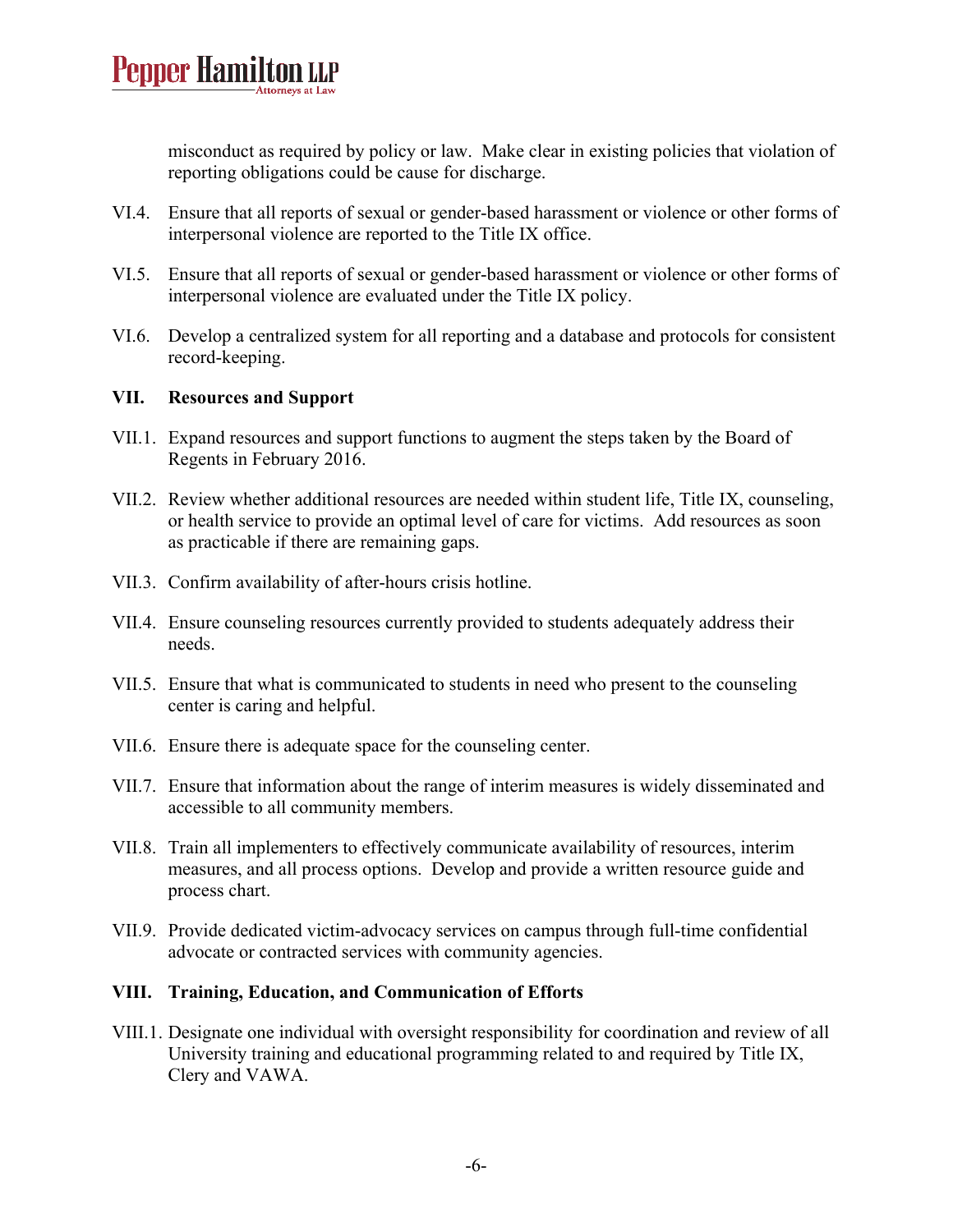- VIII.2. Consider integrated multi-disciplinary programming to address issues of sexual and gender-based harassment and violence, gender equity, tolerance, diversity, inclusion, intersectionality, alcohol and substance abuse, consent, social media, bullying and hazing, classism, racism, and other issues that impact campus culture and the development and education of students.
- VIII.3. Until further study demonstrates otherwise, continue to prioritize annual education and training consistent with federal law and guidance for *all* community members and implementers, including:
	- Students undergraduate and graduate
		- All student groups
		- Fraternities and sororities
		- Athletes
	- Administration and Staff
		- All athletics personnel including coaches
		- Baylor Police
		- Faculty
		- Student Affairs/Student Conduct
		- Title IX Staff
		- Counseling
		- General Counsel
		- Executive Leadership
	- Board
	- Alumni
- VIII.4. Ensure that all implementers, investigators and adjudicators have trauma-informed training.
- VIII.5. Ensure that all training is informed by effective practices and experienced practitioners and is consistent with Baylor University's mission and values.
- VIII.6. Communicate all efforts (training, education, policies, procedures, reporting options, resources, and programs) through a user-friendly centralized website and other ongoing and effective means.

#### **IX. Culture and Climate**

- IX.1. Conduct appropriate climate surveys or assessments to evaluate the effectiveness of campus procedures, identify challenges in the current campus climate that affect the educational or employment environment or create barriers to reporting, and test for prevalence.
- IX.2. Use the results of the climate survey to inform institutional priorities and educational programming.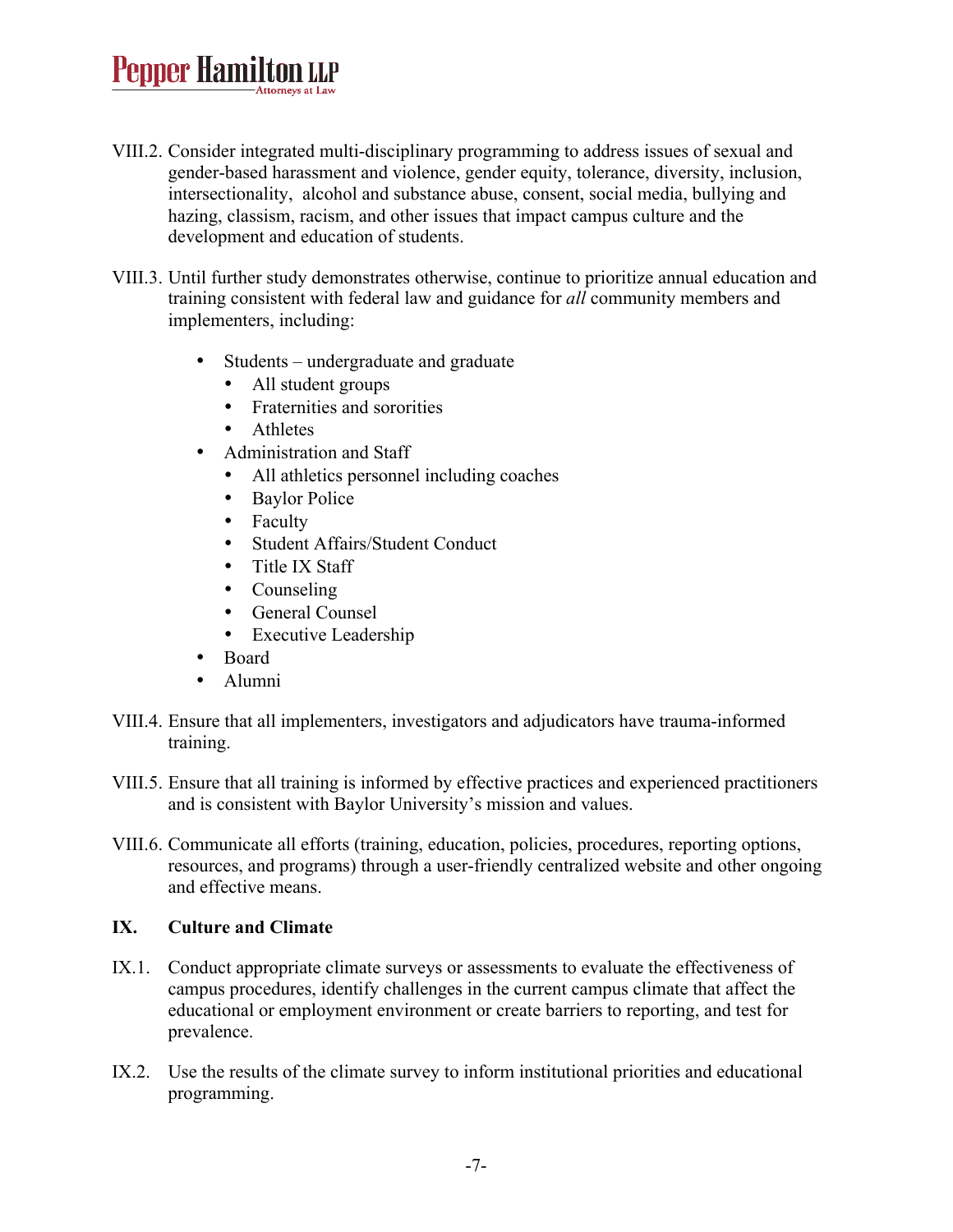- IX.3. Evaluate the role of alcohol or other drugs on campus and the efficacy of existing alcohol or other drug policies.
- IX.4. Design and conduct a campus campaign to provide a visible platform for candid discussion about consent, alcohol or other drug use, common victim-blaming myths, and barriers to reporting (including the University's amnesty policy).
- IX.5. Develop and implement a sustained campaign to keep institutional and community focus on Baylor's commitment to the prevention of sexual and gender-based harassment and violence.
- IX.6. Collaborate with the University's Marketing and Communications personnel to develop an intentional and strategic plan to implement the campaign, identify branding, design visual content, and consider the effectiveness of forms of delivery, including web content, written materials, posters, and other formats.
- IX.7. Prioritize student engagement. Seek mechanisms to incorporate student input through student leaders, open forums and individual engagement from current and former students.

#### **X. Athletics Department**

- X.1. Create and maintain culture of high moral standards, enforcement, and discipline. Review, revise, and reinforce the expectation of a culture of high moral standards and discipline from coaches and staff to players.
- X.2. Communicate findings to senior leadership and relevant athletic administrators regarding response failures in Athletics Department
- X.3. Identify leadership to set a tone from the top regarding Title IX compliance, attention to student welfare, and reporting obligations.
- X.4. Consider appropriate disciplinary response for employee misconduct or employee failure to respond to several reported allegations of misconduct by football players.
- X.5. Charge the Board audit committee with ensuring and monitoring appropriate oversight of Athletics Department and Athletic Director by the President or other senior administration.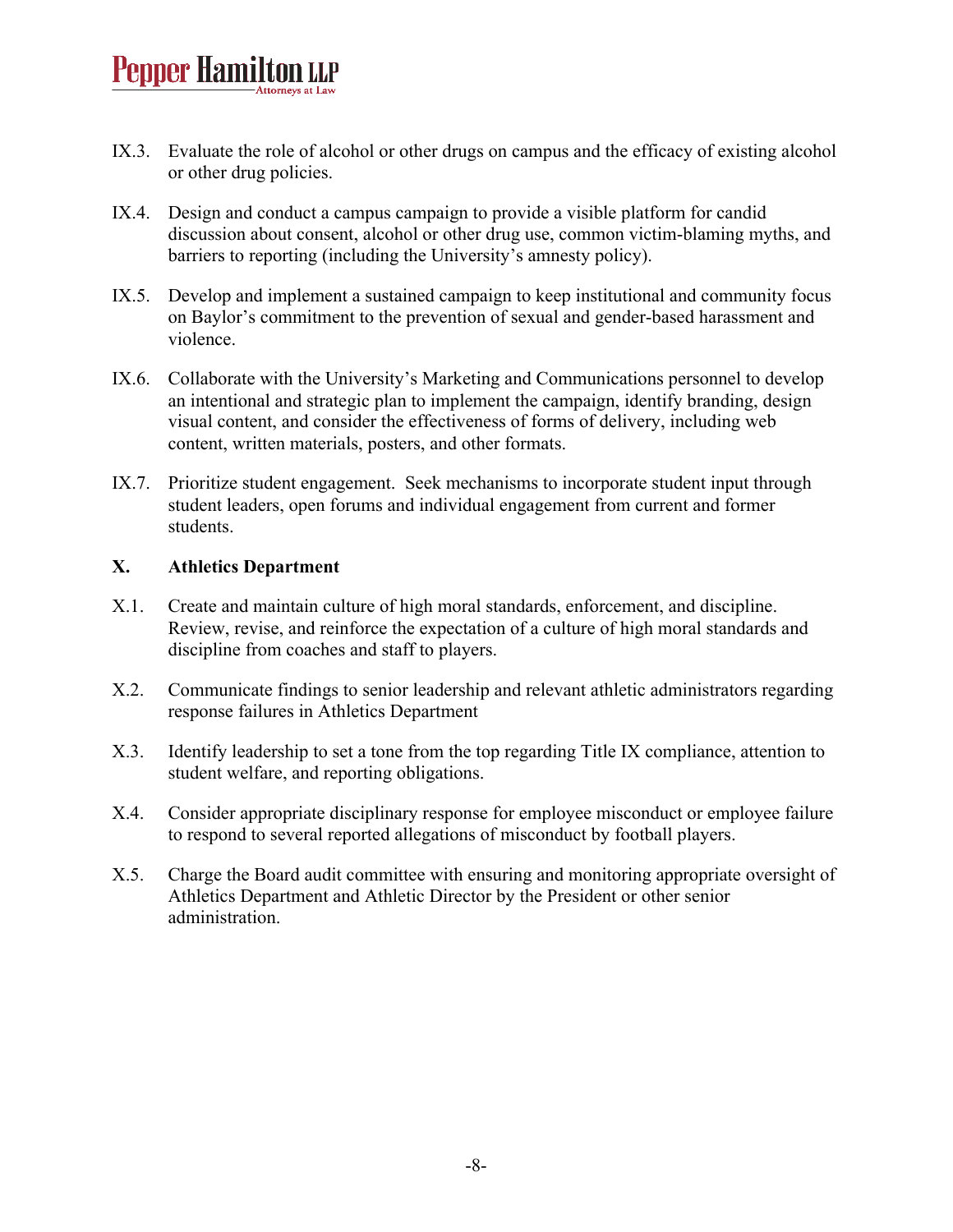- X.6. Through an appropriate board committee, ensure that the President and the Athletics Director have appropriate authority over department personnel.
- X.7. Consistent with employment coaches, train and educate coaches about the need to remain with appropriate reporting protocols and lines of communication when addressing members of Board of Regents.
- X.8. Ensure that all athletics personnel receive specific, extended, targeted, ongoing, and annual training regarding Title IX obligations and responsibilities, including an understanding of the risks attendant to Title IX issues.
- X.9. Educate athletics personnel about individual student safety risks as well as risks to the program and the university community.
- X.10. Build opportunities for athletics personnel to integrate and develop relationships with non-athletics personnel.
- X.11. Develop and implement a new drug testing policy. This policy should follow the standard of informed practices among peer institutions.
- X.12. Educate athletics personnel on reporting policies/protocols to ensure immediate sharing of information with the Title IX coordinator and student conduct as required by policy.
- X.13. Establish clear policies and protocols for all Athletic Department staff when students are accused of misconduct in violation of University policy.
	- Clear documentation protocols for athlete misconduct
	- Clear reporting protocol
		- o To Head Coach and Athletic Director
		- o To Title IX Coordinator
		- o To Judicial Affairs
- X.14. Establish clear disciplinary consequences for personnel who fail to follow reporting and documentation protocols.
- X.15. Expand athletics compliance function to capture and monitor athlete misconduct. Consider independent athletics compliance oversight (i.e. Chief Compliance Officer) with dual reporting lines to the President and an appropriate board committee.
- X.16. Review and revise transfer policies and protocols to ensure due diligence is exercised in the screening of transfer candidates. Consider Big 12 and national best practices when implementing a protocol that will consider, at a minimum, criminal history, college disciplinary history, and character references.
- X.17. Establish policy and practice for consistent evaluation of any recruit with some level of past legal or disciplinary conduct issue, including the review of the known information by